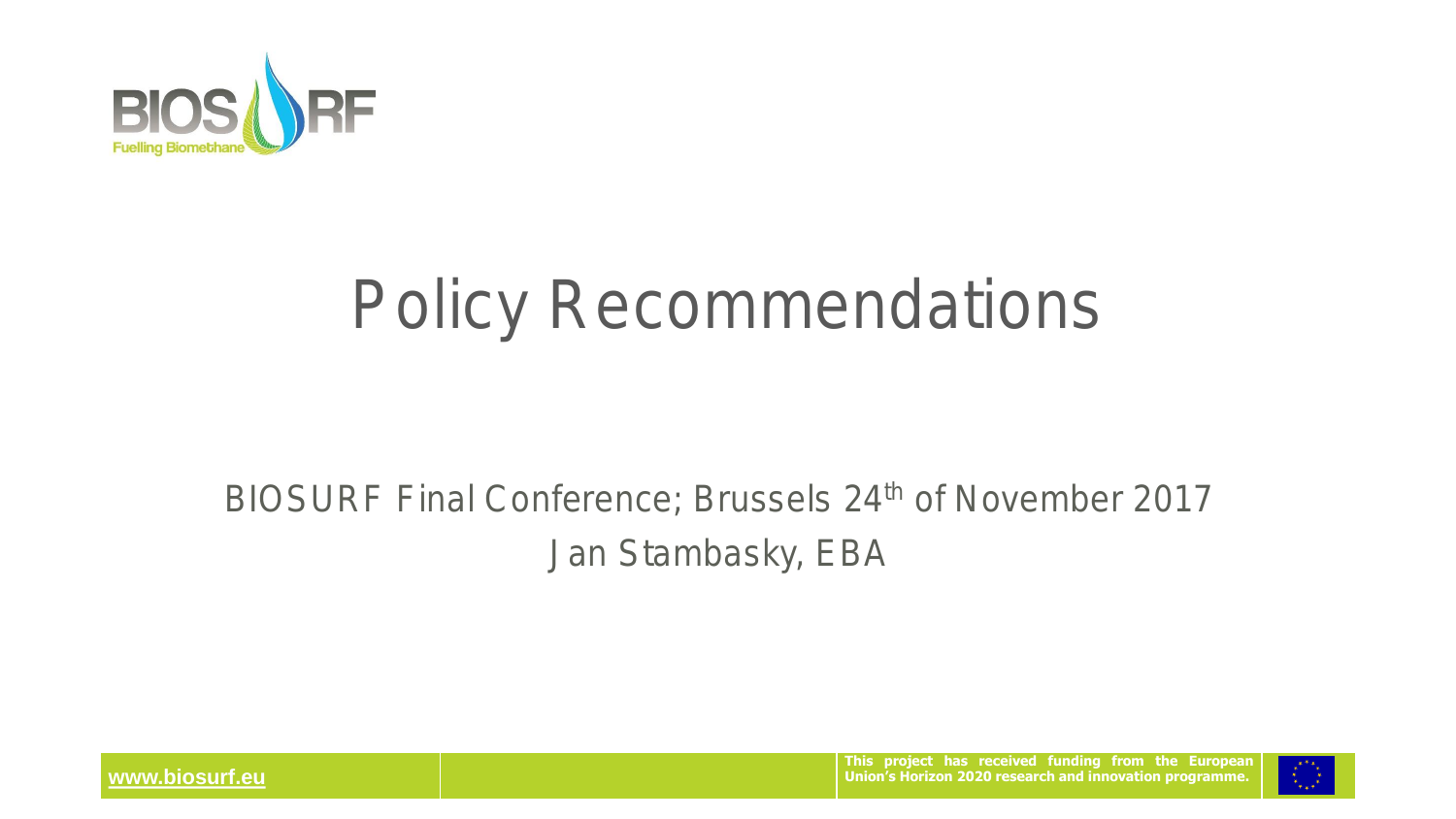

### **What To Address??**

- *1) Biomethane Trade*
- *2) Sustainable Raw Material Supplies*
- *3) Organic Waste Utilisation*
- *4) Legal And Administrative Measures*

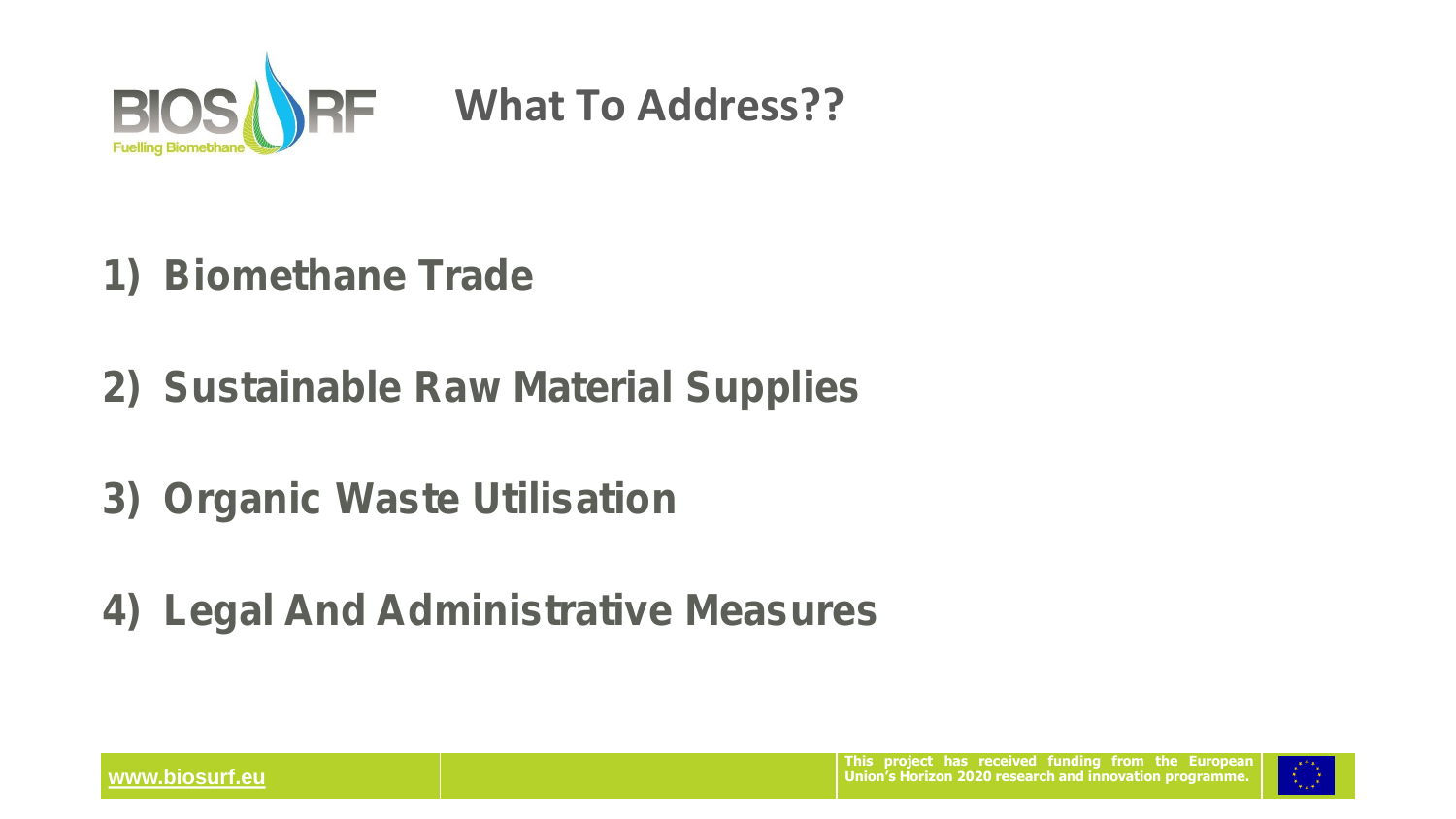

### **1. Biomethane Trade**

### **1.1 Domestic natural gas network – single logistical facility** *Recommendation:*

➢ **The domestic natural gas network operated on the territory of the Member State is to be recognised as a single, closed logistical facility regarding mass-balancing of biomethane injected into the system.**

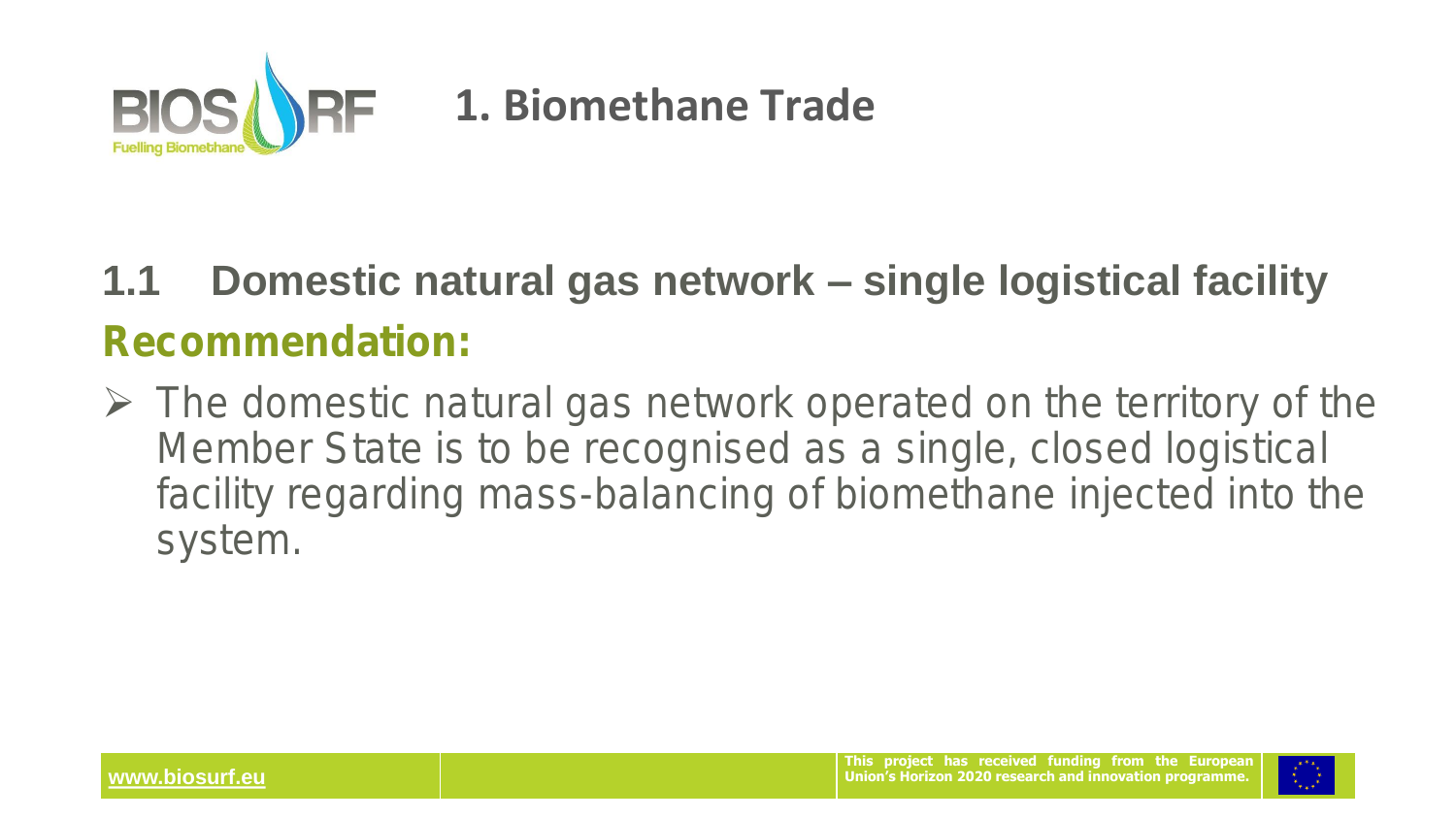

### **1. Biomethane Trade**

#### **1.2. National biomethane registries**

#### *Recommendation:*

➢ **National governments are recommended to take measures towards establishing national biomethane registries in every member state.** 

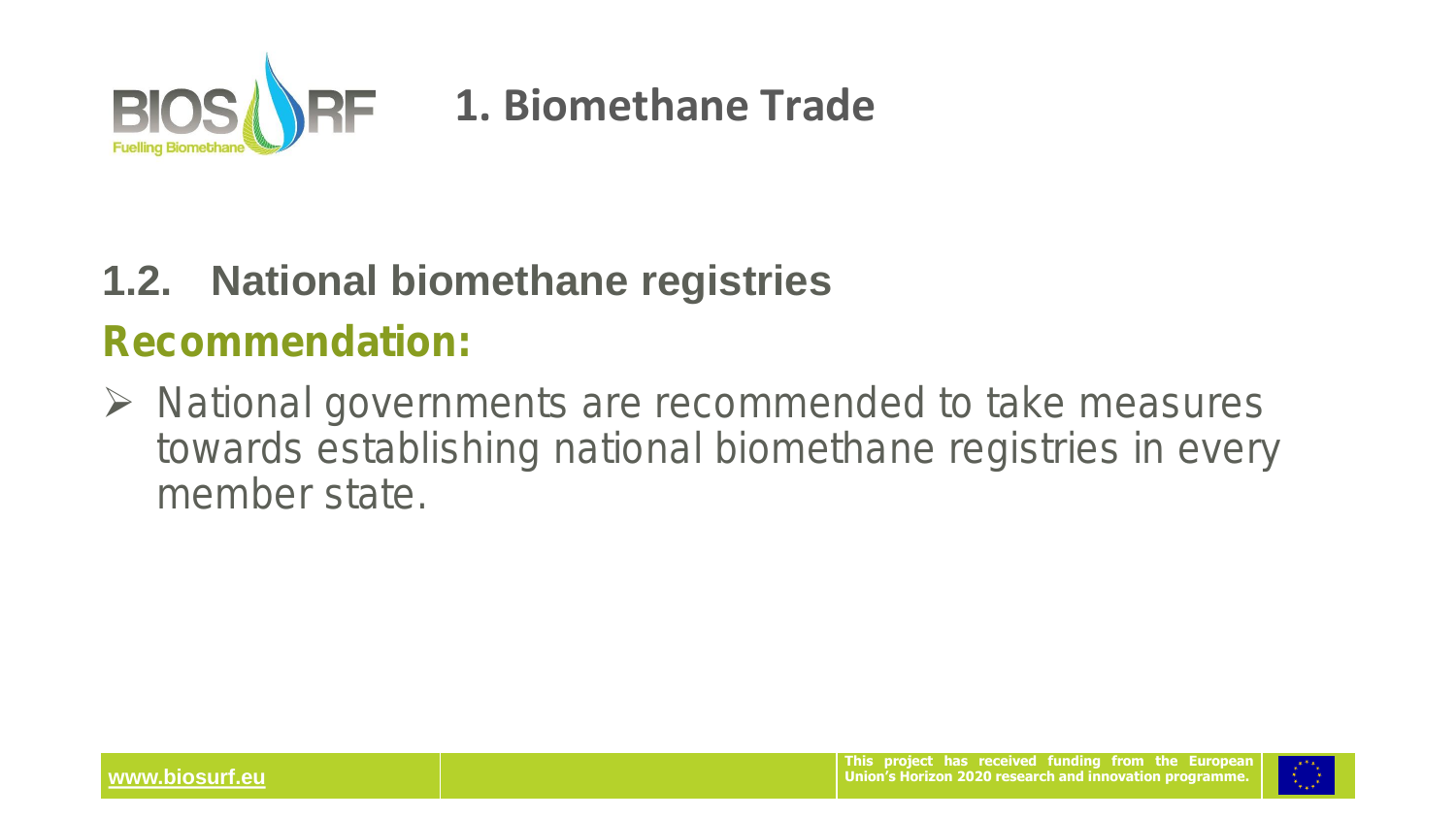

#### **1. Biomethane Trade**

### **1.3. Biomethane Guarantees of Origin (BGoO)** *Recommendation:*

➢ **The functions of BGoO's must include qualification for counting towards EU and national renewable energy and GHG emission reduction targets.**

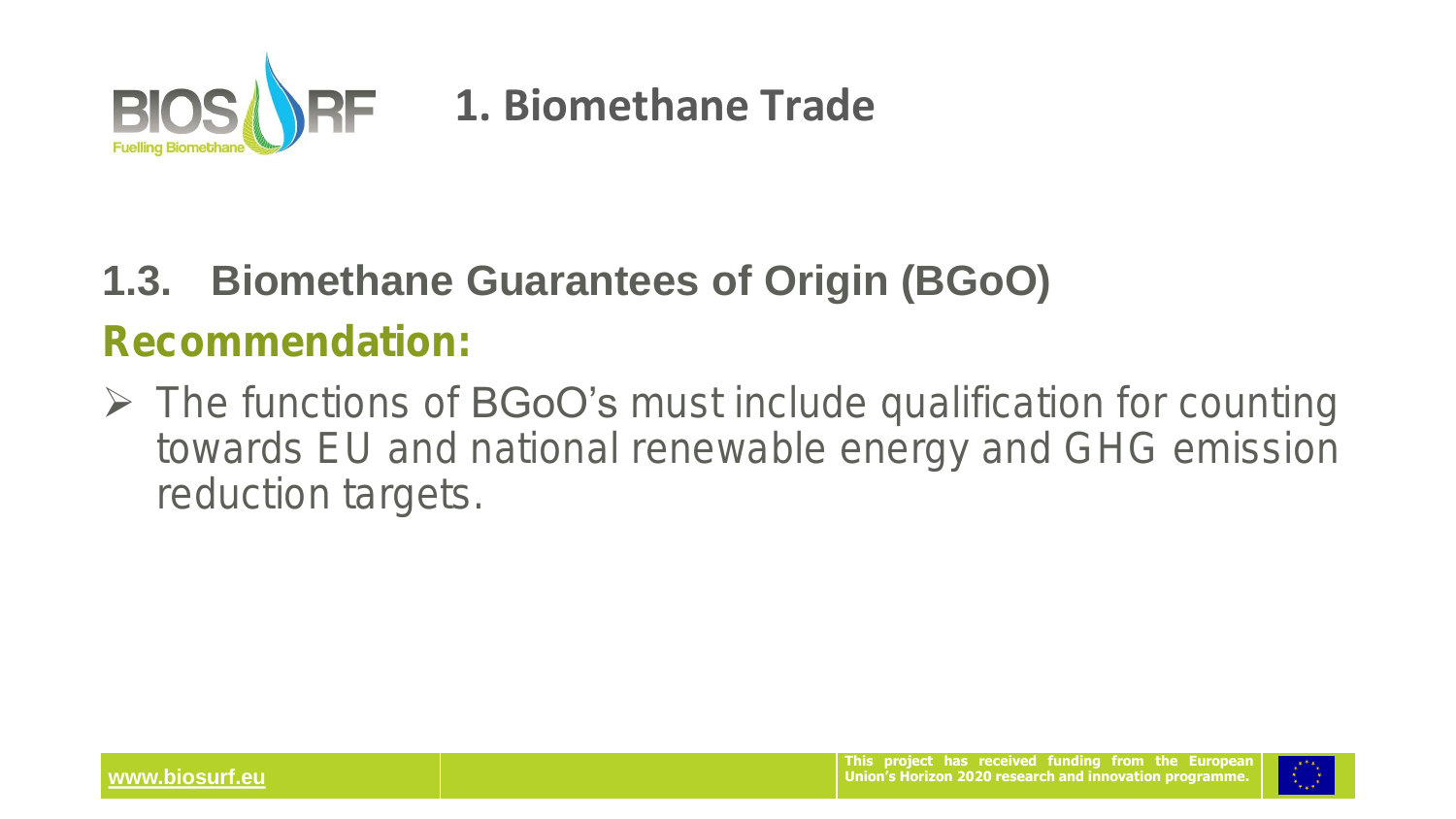

### **2.1. Digestion of main crops suitable for food/feed production**  *Recommendation:*

➢ **National governments should refrain from imposing new restrictions on processing energy crops for the purpose of producing biomethane in Europe.** 

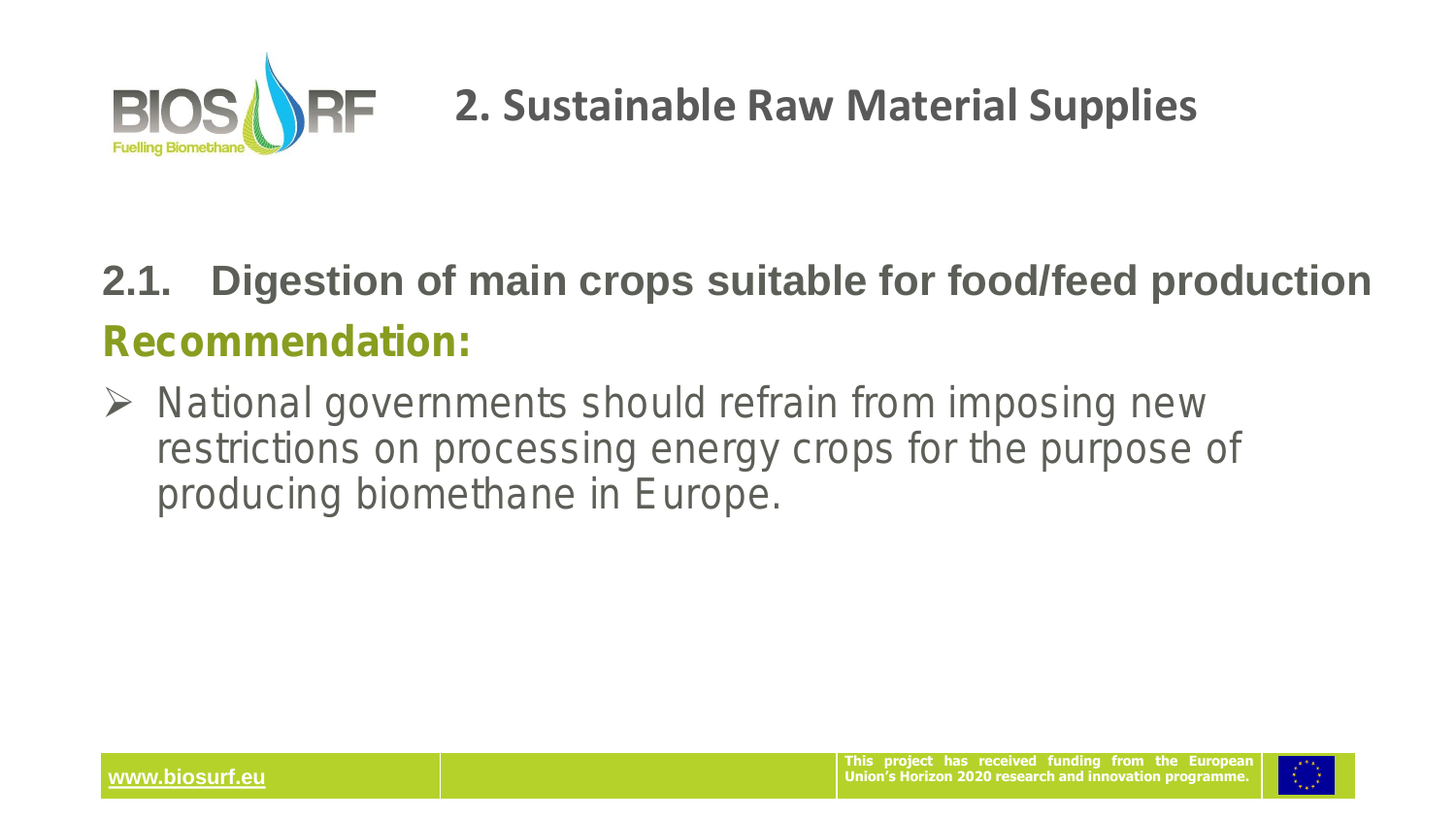

### **2.2. Cover Crops**

#### *Recommendation:*

- ➢ **Cover crops with high starch content should be recognised among the raw materials (substrates) allowed for producing advanced biofuels.**
- ➢ **The GHG emission calculation methodology should be adjusted to reflect the fact, that cover crops are secondary crops.**

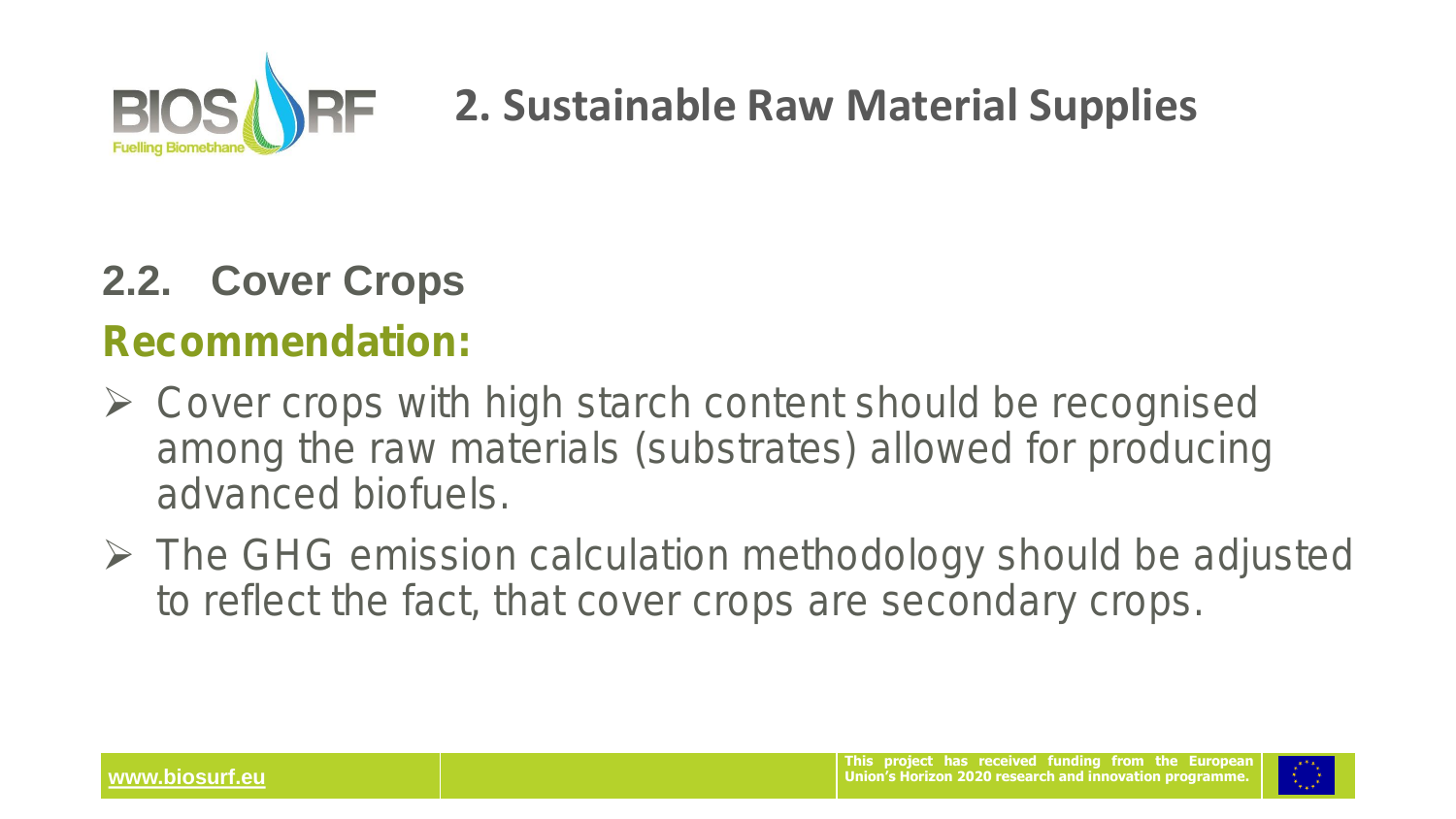

#### **2.3. Sustainability Requirements**

#### *Recommendation:*

➢ **The EU Member States should apply the same sustainability criteria for all usages of biomethane (transportation, electricity, heating and cooling), specifically 70% GHG emission reduction compared to fossil fuel comparator (FFC). The FFC value for heating application should correspond to the heating fuel mix,**  rather than limited to the GHG emission by natural gas.

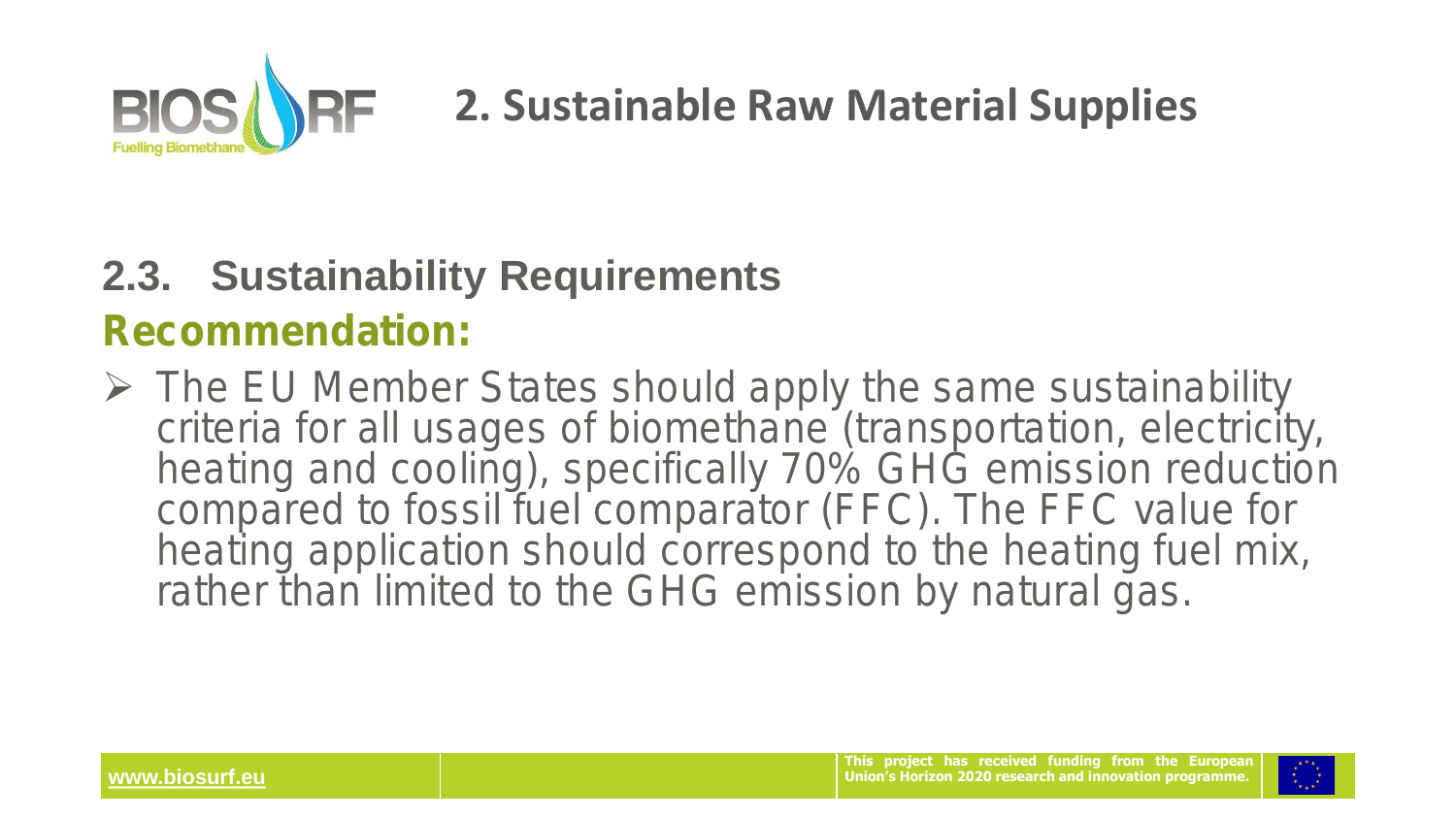

### **2.4. Relief for small scale biomethane producing installations**  *Recommendation:*

➢ **Small scale biogas producing installations (below 50 GWh/year capacity) should be released from the commitment on meeting sustainability requirements.**

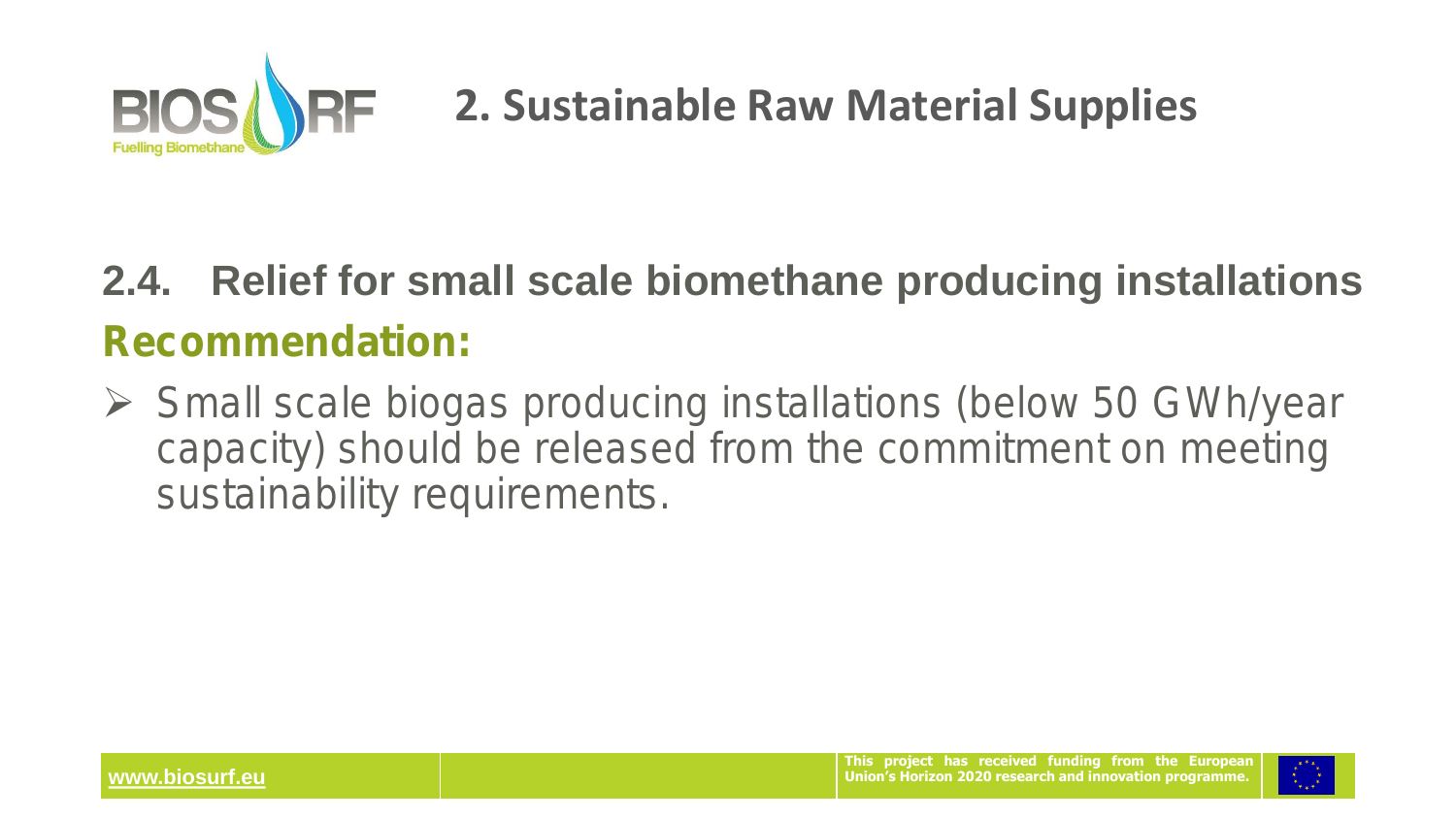

#### **2.5. Power-to-Methane**

#### *Recommendation:*

➢ **Scientifically based classification of methane produced under different Power-to-Gas pathways (differentiating between the sources of electricity and the sources of carbon dioxide) is to be elaborated.** 

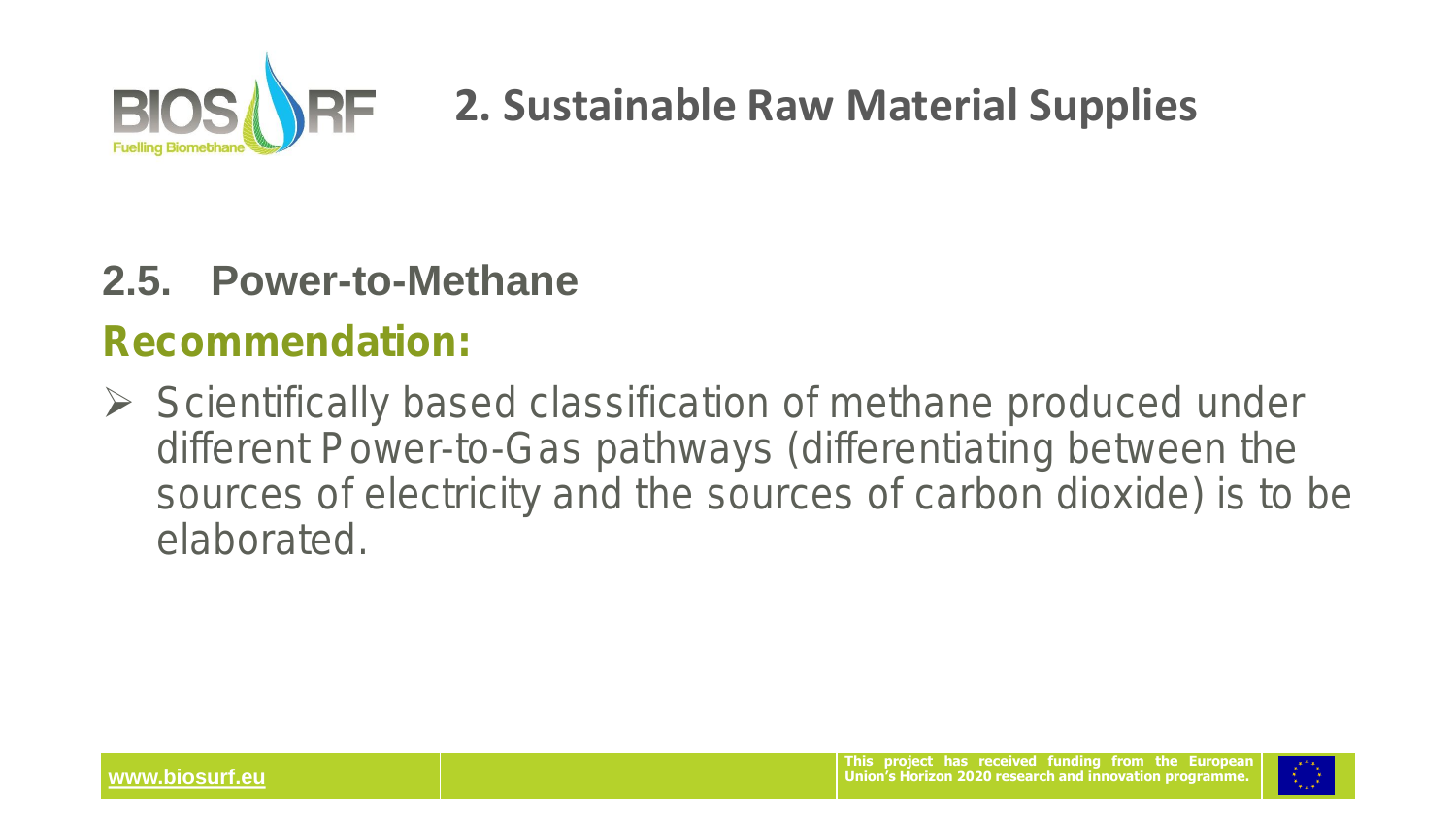

### **3. Organic Waste Utilisation**

#### **3.1. Source separated waste collection**

#### *Recommendation:*

➢ **Source separated biowaste collection to be made mandatory by the national Governments , preferably together with combination of energetic and material recovery – anaerobic digestion or composting with usage of produced digestate and/or compost as**  fertilizer). Land-filling and incineration of biodegradable organic waste is to be prohibited (or strictly limited).

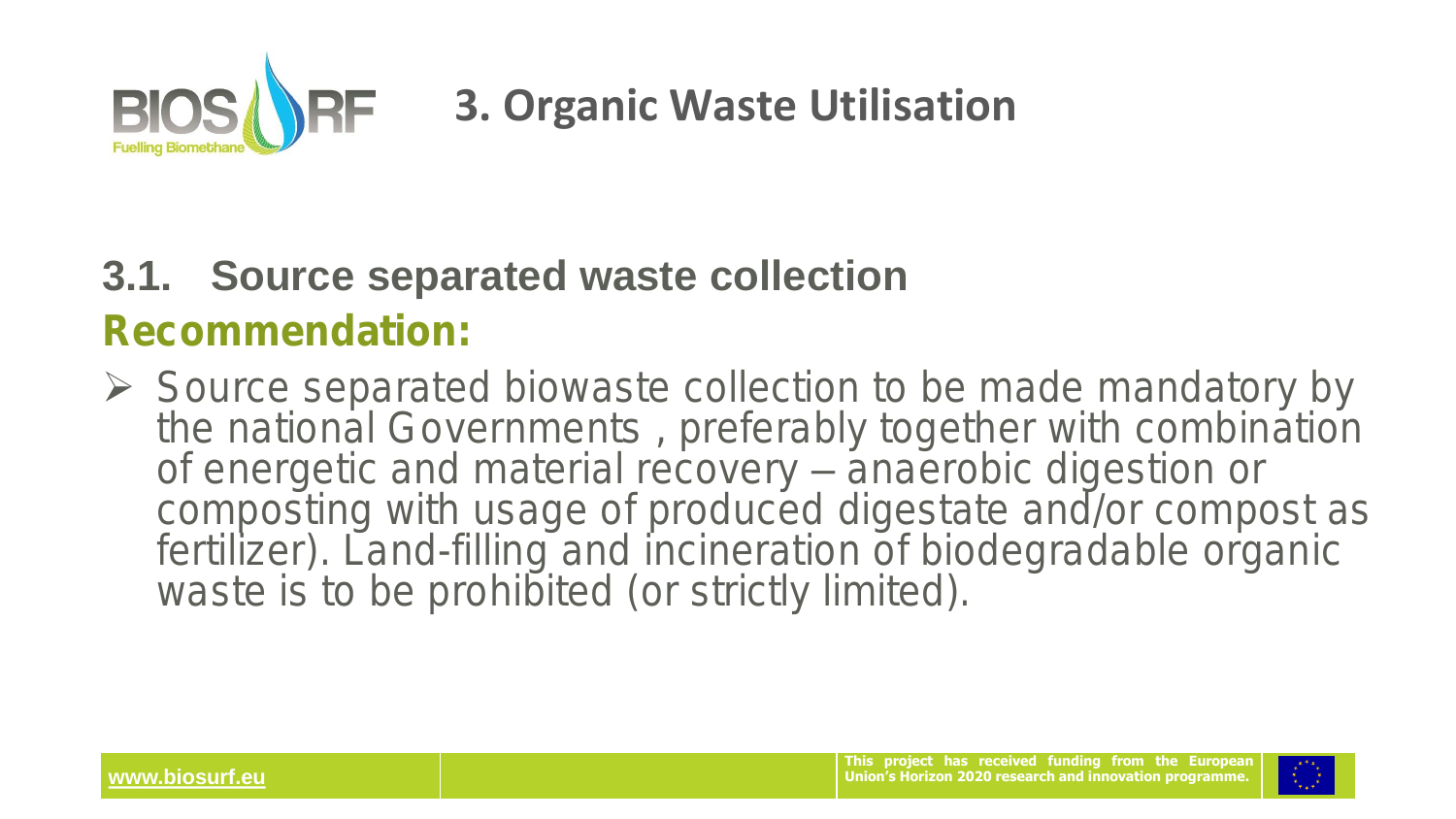

### **3. Organic Waste Utilisation**

#### **3.2. Organic Waste Incineration**

*Recommendation:* 

➢ **The thermal energy generated from biowaste incineration shall not be considered as renewable.**

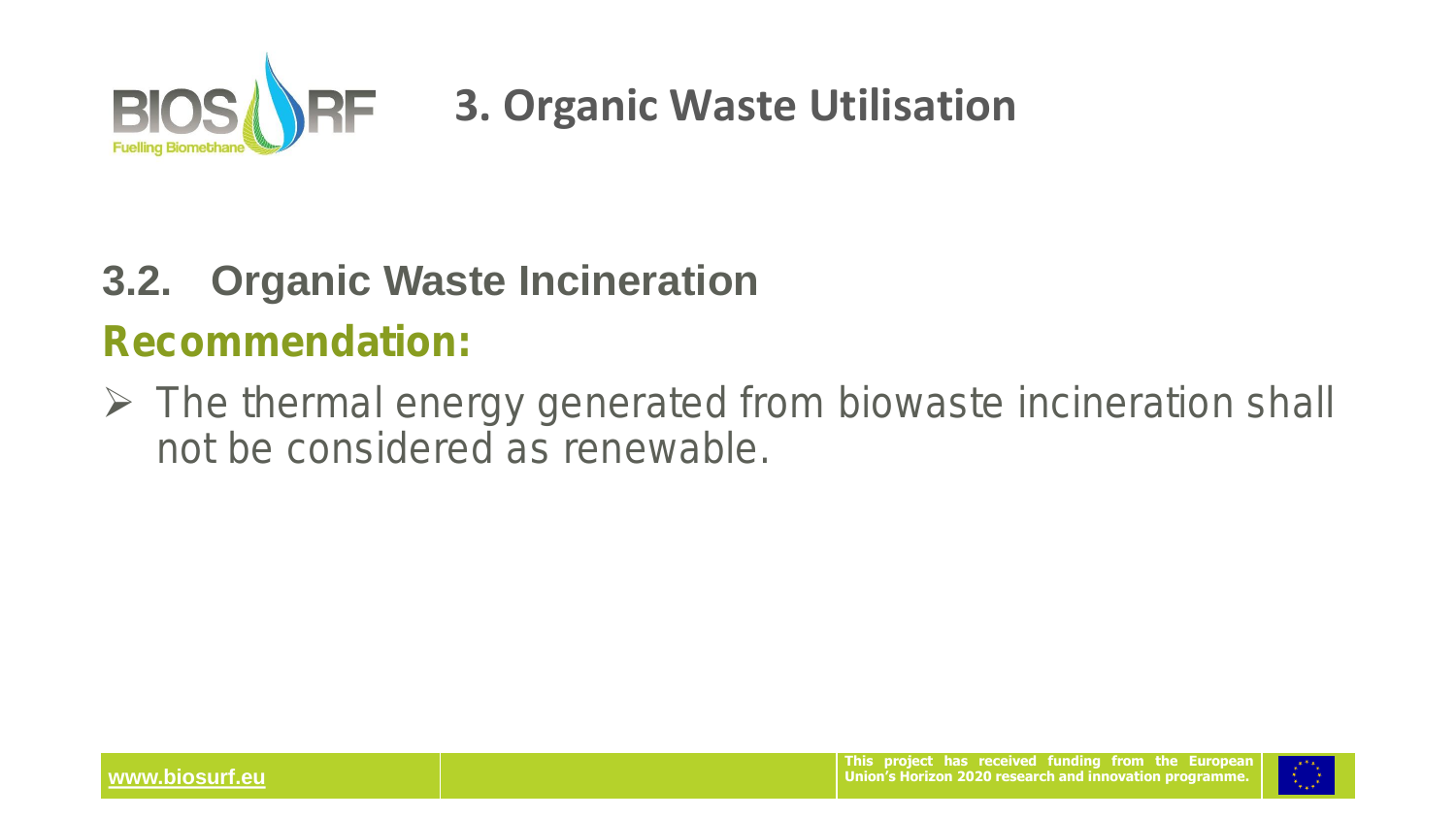

#### **4.1. Preferential access to natural gas network**

#### *Recommendation:*

- ➢ **Preferential access to the natural gas grid is to be guaranteed in every EU member state. The costs of establishing connection to the natural gas pipeline system to be shared between the distribution (transmission) network operator and the biomethane producers on the following basis.**
	- ➢ **German proposal: 75:25%**
	- ➢ **French proposal: 40:60%**
	- ➢ **Austrian proposal: grid access is for free for 15 linear meters m-³ h-1. For grid distances above this formula, plant operators shall pay 50 % of costs.**

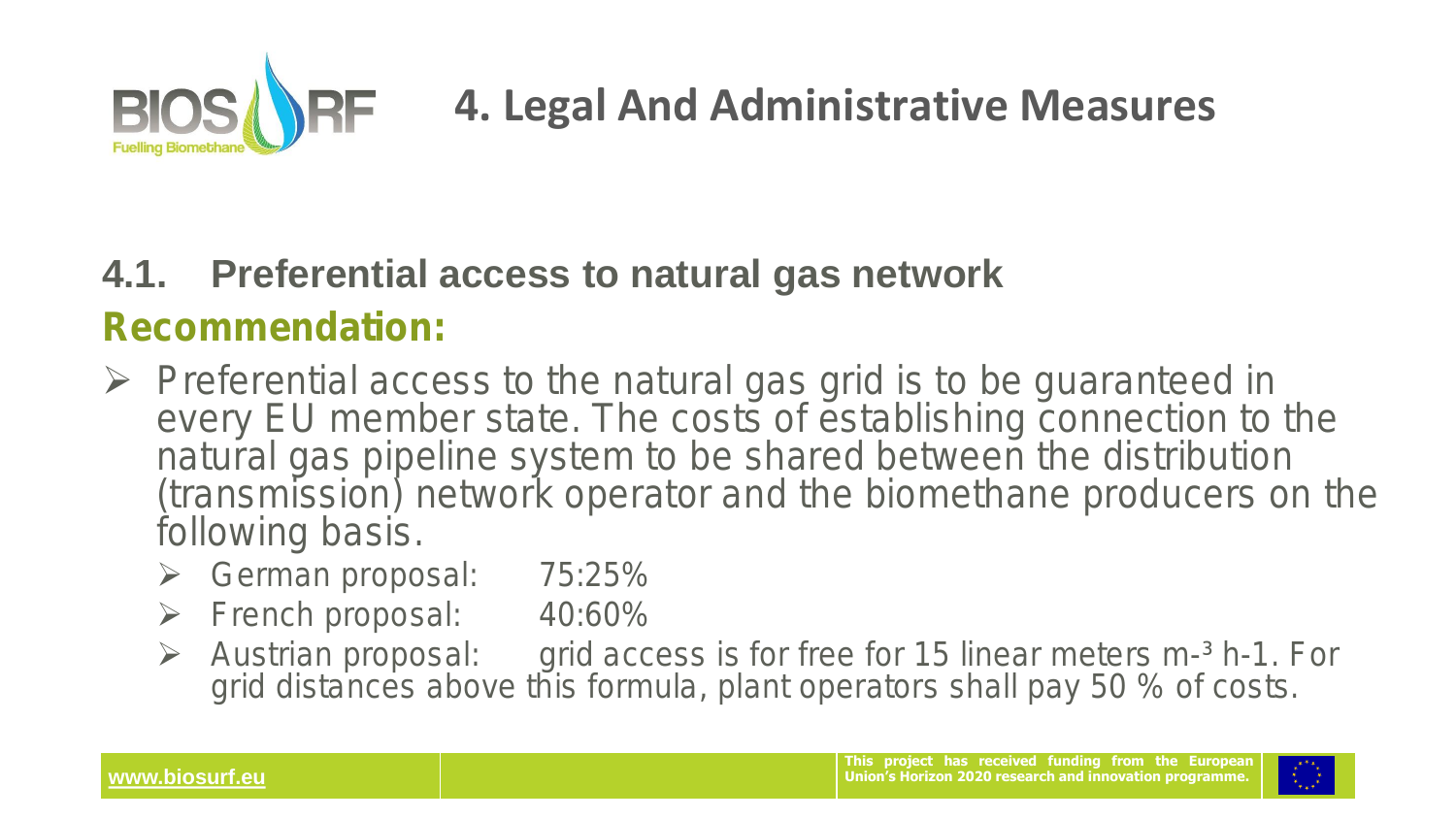

#### **4.2. GHG emission reduction by using digestate as fertiliser**  *Recommendation:*

➢ **The GHG emission savings resulting from the avoidance (substitution) of the production and use of industrial fertilisers in case digestate is applied on cultivated land is to be recognised while calculating the GHG emission reduction effect of biomethane.**

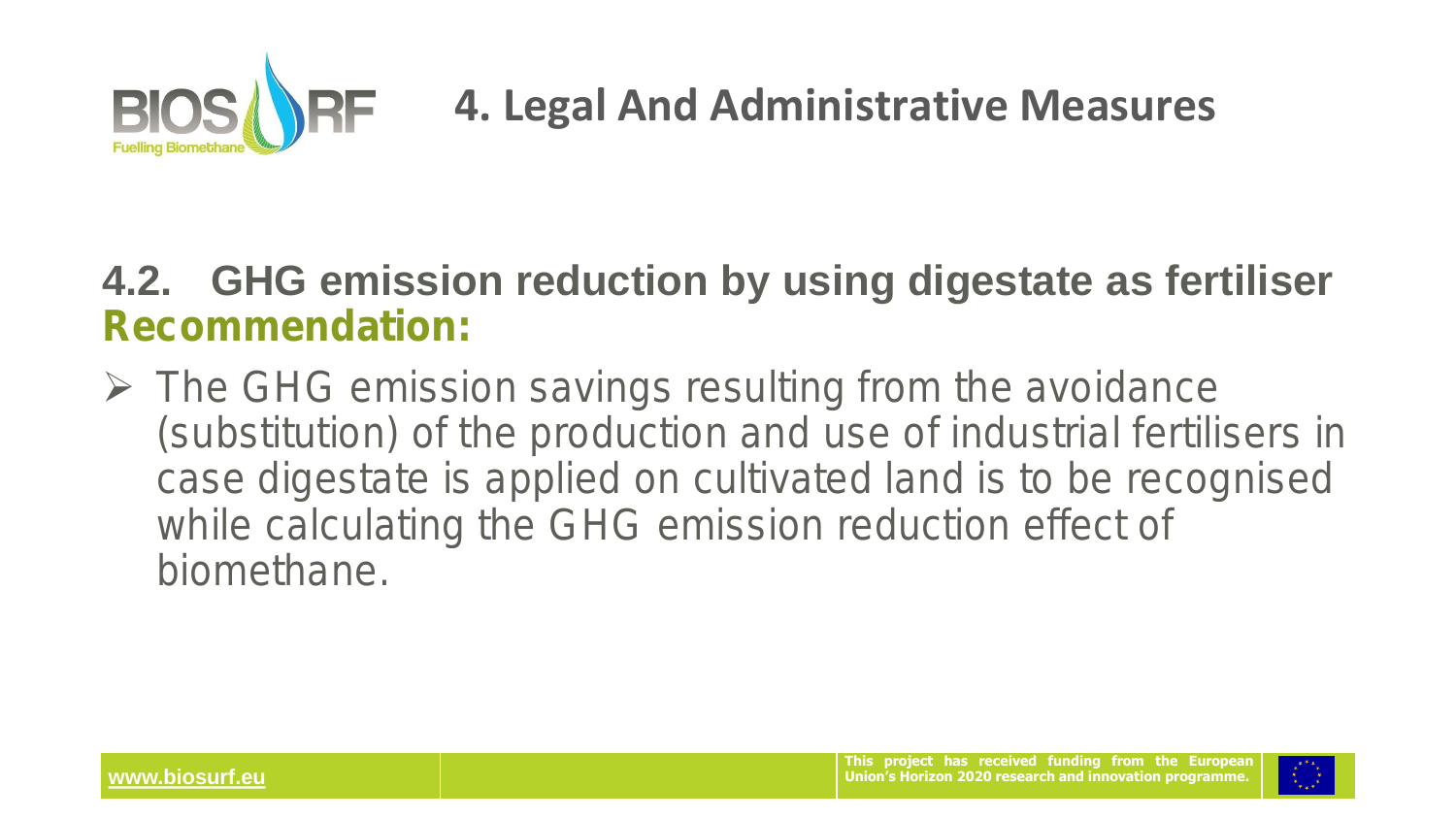

### **4.3. Averaging GHG emission numbers of different substrates** *Recommendation:*

➢ **The limitation which does not allow averaging GHG emission numbers of different substrates processed in an AD plant is to be lifted. The averaging should be allowed based on share of each substrate in the produced total energy taking into consideration the specific biogas yields.**

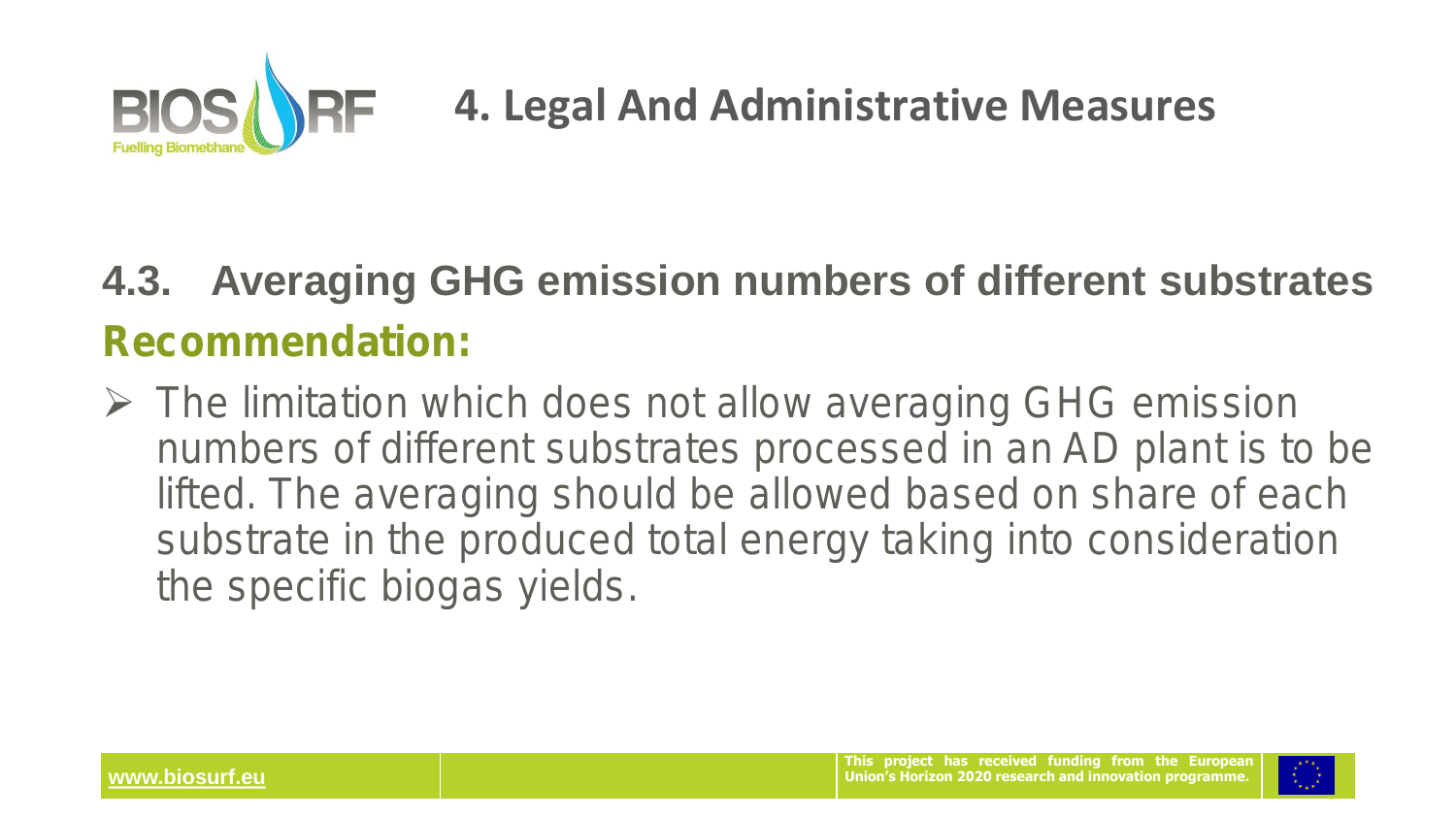

#### **4.4. Averaging GHG emission numbers of gaseous fuel blend components**

#### *Recommendation:*

➢ **Averaging of GHG emission numbers of components of gaseous fuel blends (blends of natural gas and biomethane marketed either in compressed or liquefied form) is to be allowed.** 

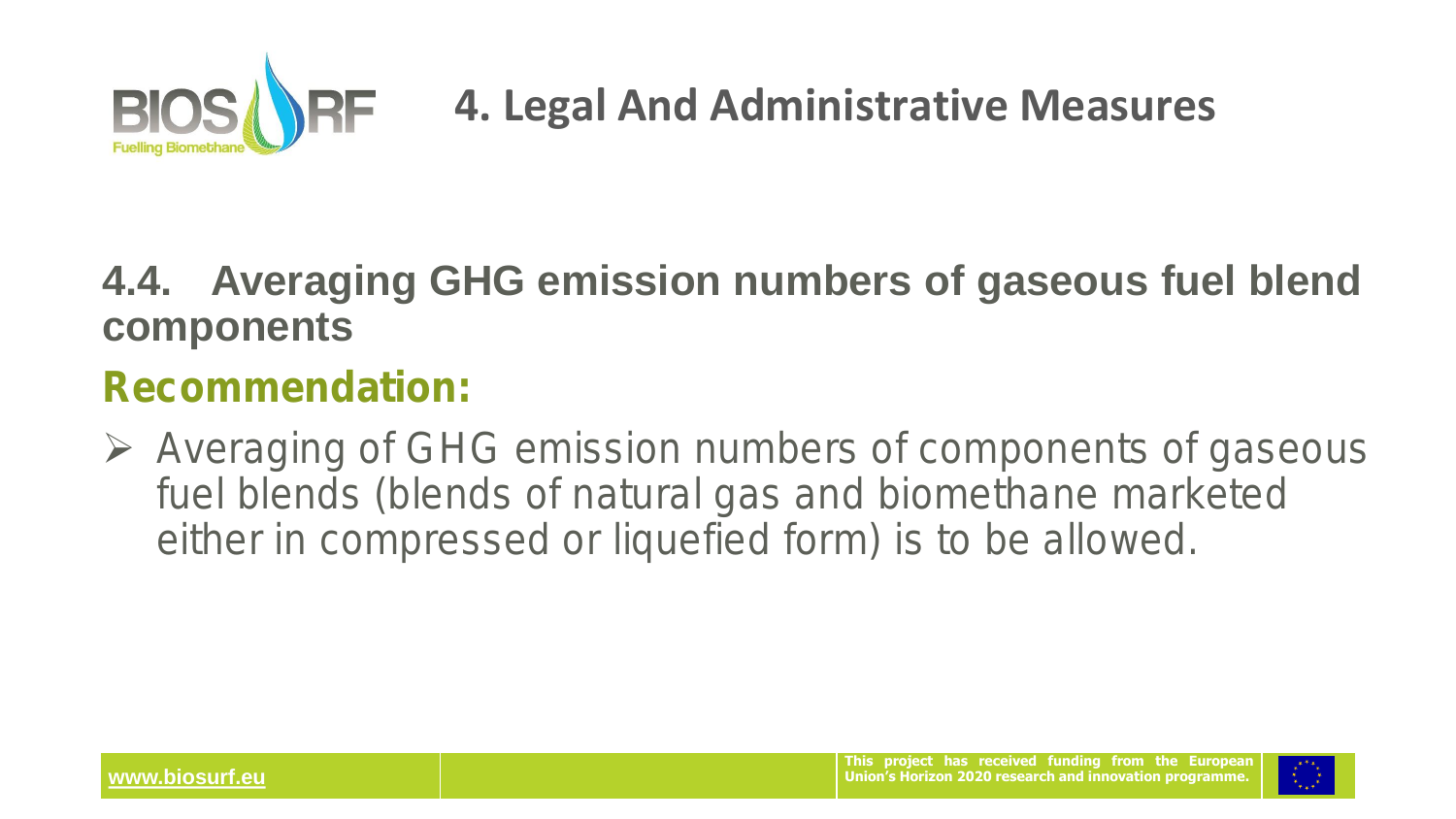

#### **4.5. Tax exemption for biomethane as biofuel**  *Recommendation:*

➢ **National Governments should grant beneficial tax treatment of biomethane used as transportation fuel (as compared with natural gas used for the same purpose) on long-term basis.** 

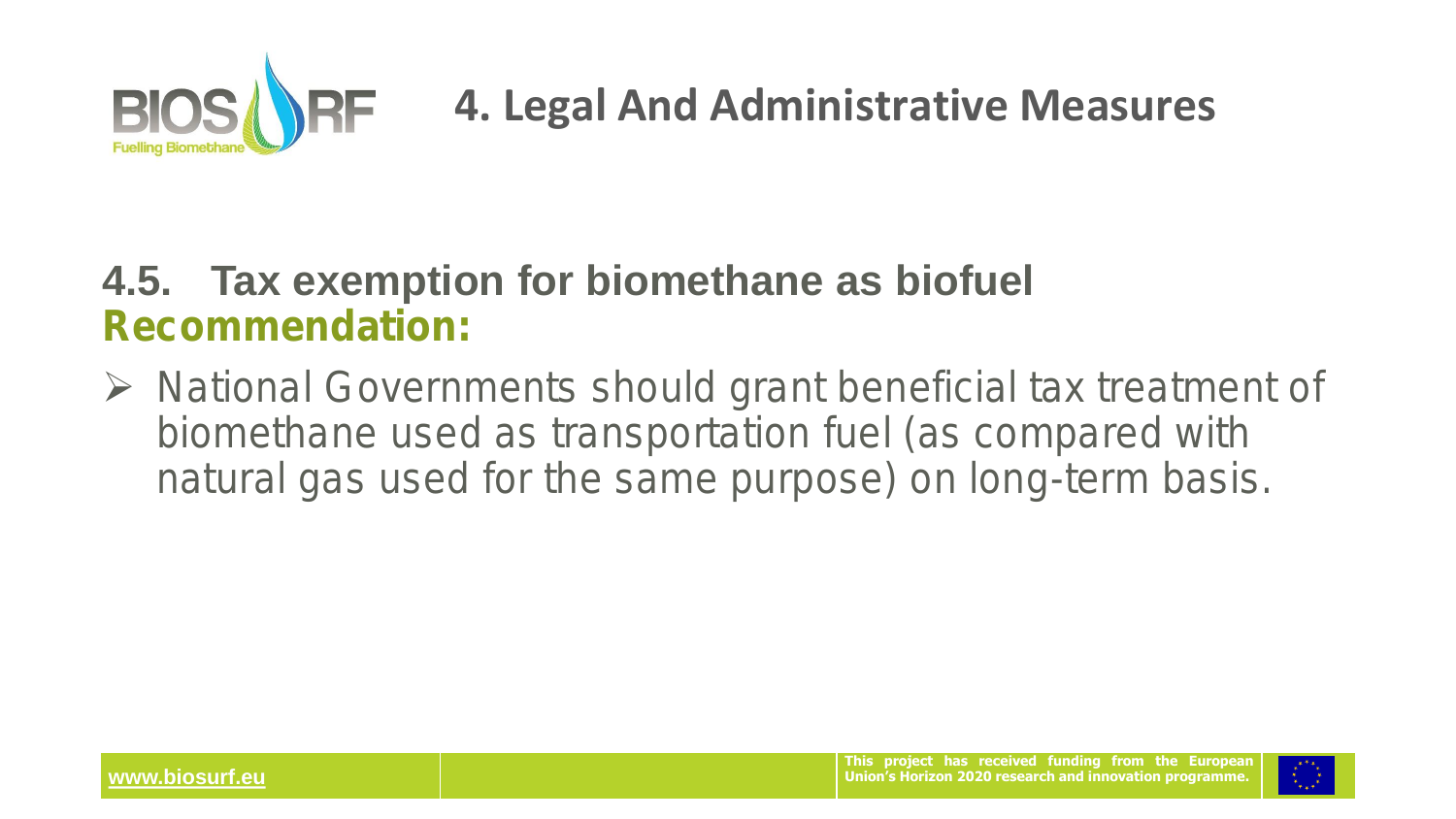

## **4.6. No retroactive changes in support systems** *Recommendation:*

➢ **National Governments should not introduce retroactive changes in national support systems, unless adaptations are necessary to comply with EU State Aid rules.**